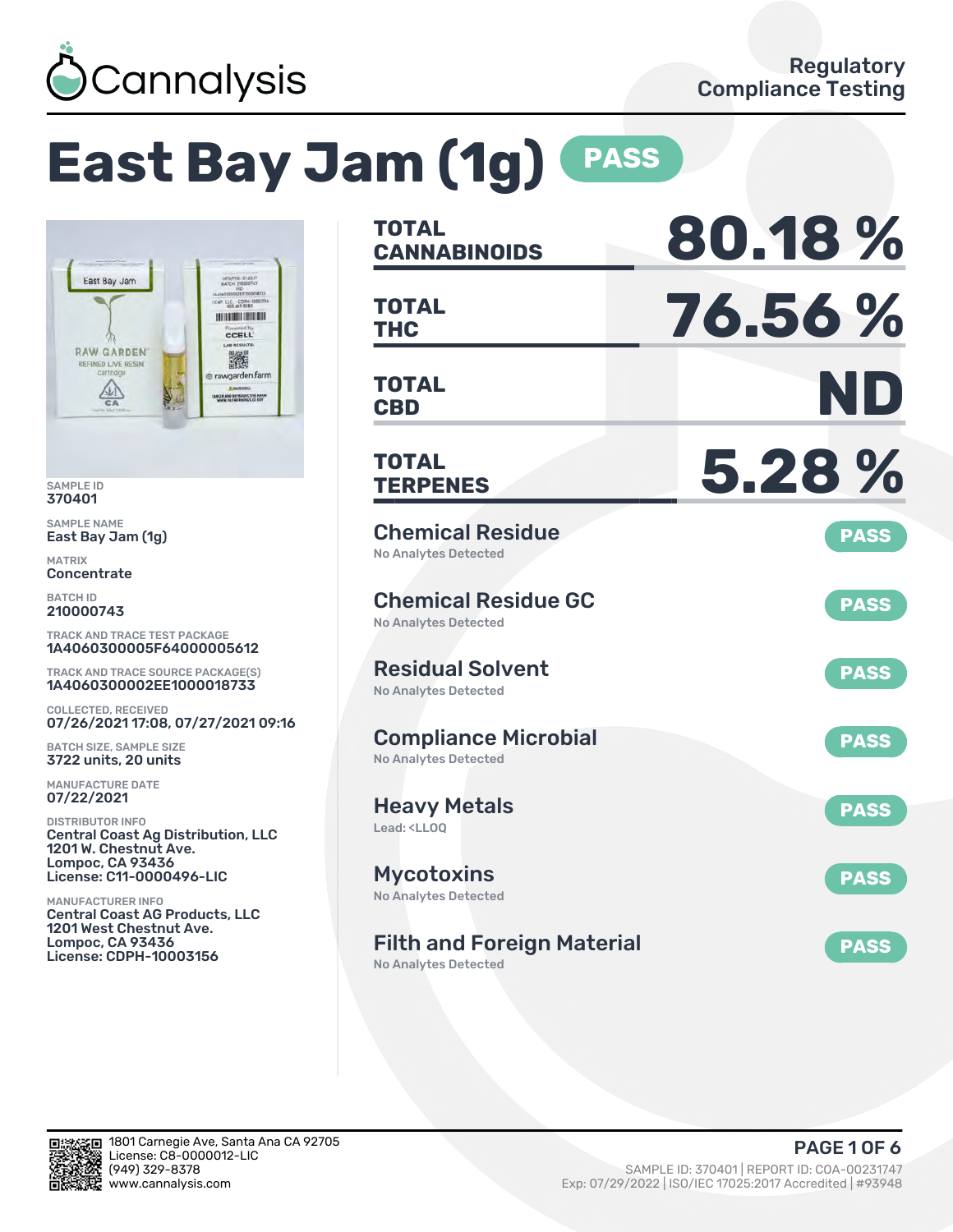

# CANNABINOID ANALYSIS

Total THC,CBD value(s) have been decarboxylated.

| TOTAL THC:          | 765.6 mg/g (76.56 %), 765.6 mg per package |
|---------------------|--------------------------------------------|
| TOTAL CBD:          | ND.                                        |
| TOTAL CANNABINOIDS: | 801.8 mg/g (80.18 %)                       |

UNIT OF MEASUREMENT: Milligrams per Gram(mg/g)

| <b>ANALYTE</b>         | <b>RESULT</b>          | LOD    | <b>LLOO</b> | <b>ANALYTE</b>   | <b>RESULT</b>        | LOD    | <b>LLOO</b> |
|------------------------|------------------------|--------|-------------|------------------|----------------------|--------|-------------|
| THCa                   | ND                     | 0.2000 | 0.4000      | CBD <sub>v</sub> | ND.                  | 0.2000 | 0.4000      |
| D9THC                  | 765.6 mg/g (76.56 %)   | 0.2000 | 0.4000      | CBGa             | <b>ND</b>            | 0.2000 | 0.4000      |
| D8THC                  | <b>ND</b>              | 0.2000 | 0.4000      | CBG              | 29.80 mg/g (2.980 %) | 0.2000 | 0.4000      |
| <b>THC<sub>v</sub></b> | 6.442 mg/g $(0.6442%)$ | 0.2000 | 0.4000      | CBN              | <b>ND</b>            | 0.2000 | 0.4000      |
| CBDa                   | ND                     | 0.2000 | 0.4000      | CBC              | <b>ND</b>            | 0.2000 | 0.4000      |
| CBD                    | <b>ND</b>              | 0.2000 | 0.4000      |                  |                      |        |             |

#### ADDITIONAL INFORMATION

| Method:              | SOP-TECH-001 | Sample Prepped: 07/27/2021 17:06  | Sample Approved: 07/28/202114:45   |  |
|----------------------|--------------|-----------------------------------|------------------------------------|--|
| Instrument: UPLC-DAD |              | Sample Analyzed: 07/27/2021 17:48 | Prep-Analytical Batch: 31375-25510 |  |



## TERPENE ANALYSIS

TOTAL TERPENES: 52.88 mg/g (5.288 %)

| UNIT OF MEASUREMENT:    | Milligrams per Gram(mg/g)          |        |      |
|-------------------------|------------------------------------|--------|------|
| <b>ANALYTE</b>          | <b>RESULT</b>                      | LOD    | LLC  |
| 3-Carene                | <b>ND</b>                          | 1.000  | 2.5  |
| Alpha cedrene           | ND.                                | 1.000  | 2.5  |
| Alpha pinene            | $3.025 \,\mathrm{mq/q}$ (0.3025 %) | 0.1000 | 1.0( |
| Alpha terpineol         | <b>ND</b>                          | 0.3260 | 0.6  |
| Beta myrcene            | 32.27 mg/g (3.227 %)               | 0.5000 | 1.0( |
| Borneol                 | <b>ND</b>                          | 1.000  | 2.5  |
| Camphor                 | <b>ND</b>                          | 0.1000 | 0.5  |
| Cedrol                  | <b>ND</b>                          | 0.5000 | 1.0( |
| Cis nerolidol           | <b>ND</b>                          | 2.500  | 5.0  |
| Fenchol                 | ND.                                | 0.5000 | 1.0( |
| Gamma terpinene         | ND.                                | 0.1000 | 0.5  |
| Geranyl acetate         | ND                                 | 0.1000 | 0.5  |
| Isoborneol              | <b>ND</b>                          | 0.5000 | 1.0( |
| Limonene                | 4.440 mg/g (0.4440 %)              | 0.5000 | 2.5  |
| Menthol                 | <b>ND</b>                          | 1.000  | 2.5  |
| Ocimene 2               | 5.123 mg/g (0.5123 %)              | 0.3450 | 1.72 |
| P-mentha-1,5-diene ND   |                                    | 0.5000 | 1.0( |
| Sabinene                | ND                                 | 0.5000 | 1.0( |
| Trans beta farnesene ND |                                    | 2.500  | 5.0  |
| Trans nerolidol         | ND                                 | 0.5000 | 2.5  |
|                         |                                    |        |      |

| ANALYTE                 | <b>RESULT</b>         | <b>LOD</b> | <b>LLOQ</b> | <b>ANALYTE</b>         | <b>RESULT</b>                                       | <b>LOD</b> | <b>LLOQ</b> |
|-------------------------|-----------------------|------------|-------------|------------------------|-----------------------------------------------------|------------|-------------|
| 3-Carene                | <b>ND</b>             | 1.000      | 2.500       | Alpha bisabolol        | <lloq< td=""><td>0.1000</td><td>0.5000</td></lloq<> | 0.1000     | 0.5000      |
| Alpha cedrene           | <b>ND</b>             | 1.000      | 2.500       | Alpha humulene         | 1.091 mg/g (0.1091 %)                               | 0.5000     | 1.000       |
| Alpha pinene            | 3.025 mg/g (0.3025 %) | 0.1000     | 1.000       | Alpha terpinene        | <b>ND</b>                                           | 0.5000     | 1.000       |
| Alpha terpineol         | ND                    | 0.3260     | 0.6520      | Beta caryophyllene     | 4.274 mg/g $(0.4274\%)$                             | 0.5000     | 1.000       |
| Beta myrcene            | 32.27 mg/g (3.227 %)  | 0.5000     | 1.000       | Beta pinene            | 1.564 mg/g $(0.1564\%)$                             | 0.6070     | 1.214       |
| Borneol                 | <b>ND</b>             | 1.000      | 2.500       | Camphene               | <b>ND</b>                                           | 0.5000     | 1.000       |
| Camphor                 | <b>ND</b>             | 0.1000     | 0.5000      | Caryophyllene oxide ND |                                                     | 0.5000     | 2.500       |
| Cedrol                  | <b>ND</b>             | 0.5000     | 1.000       | Cis geraniol           | <b>ND</b>                                           | 1.000      | 2.500       |
| Cis nerolidol           | ND                    | 2.500      | 5.000       | Eucalyptol             | <b>ND</b>                                           | 0.1000     | 0.5000      |
| Fenchol                 | <b>ND</b>             | 0.5000     | 1.000       | Fenchone               | <b>ND</b>                                           | 0.1000     | 0.5000      |
| Gamma terpinene         | <b>ND</b>             | 0.1000     | 0.5000      | Gamma terpineol        | <b>ND</b>                                           | 0.2090     | 0.5230      |
| Geranyl acetate         | ND                    | 0.1000     | 0.5000      | Guaiol                 | <b>ND</b>                                           | 2.500      | 5.000       |
| Isoborneol              | <b>ND</b>             | 0.5000     | 1.000       | Isopulegol             | <b>ND</b>                                           | 2.500      | 5.000       |
| Limonene                | 4.440 mg/g (0.4440 %) | 0.5000     | 2.500       | Linalool               | 1.096 mg/g $(0.1096\%)$                             | 0.5000     | 1.000       |
| Menthol                 | <b>ND</b>             | 1.000      | 2.500       | Ocimene 1              | <b>ND</b>                                           | 0.1550     | 0.3100      |
| Ocimene 2               | 5.123 mg/g (0.5123 %) | 0.3450     | 1.725       | P-cymene               | <b>ND</b>                                           | 0.5230     | 1.045       |
| P-mentha-1,5-diene ND   |                       | 0.5000     | 1.000       | Pulegone               | <b>ND</b>                                           | 0.1000     | 0.5000      |
| Sabinene                | <b>ND</b>             | 0.5000     | 1.000       | Terpinolene            | <lloq< td=""><td>0.1000</td><td>0.5000</td></lloq<> | 0.1000     | 0.5000      |
| Trans beta farnesene ND |                       | 2.500      | 5.000       | Trans geraniol         | <b>ND</b>                                           | 0.5000     | 2.500       |
| Trans nerolidol         | <b>ND</b>             | 0.5000     | 2.500       | Valencene              | <b>ND</b>                                           | 0.5000     | 1.000       |



PAGE 2 OF 6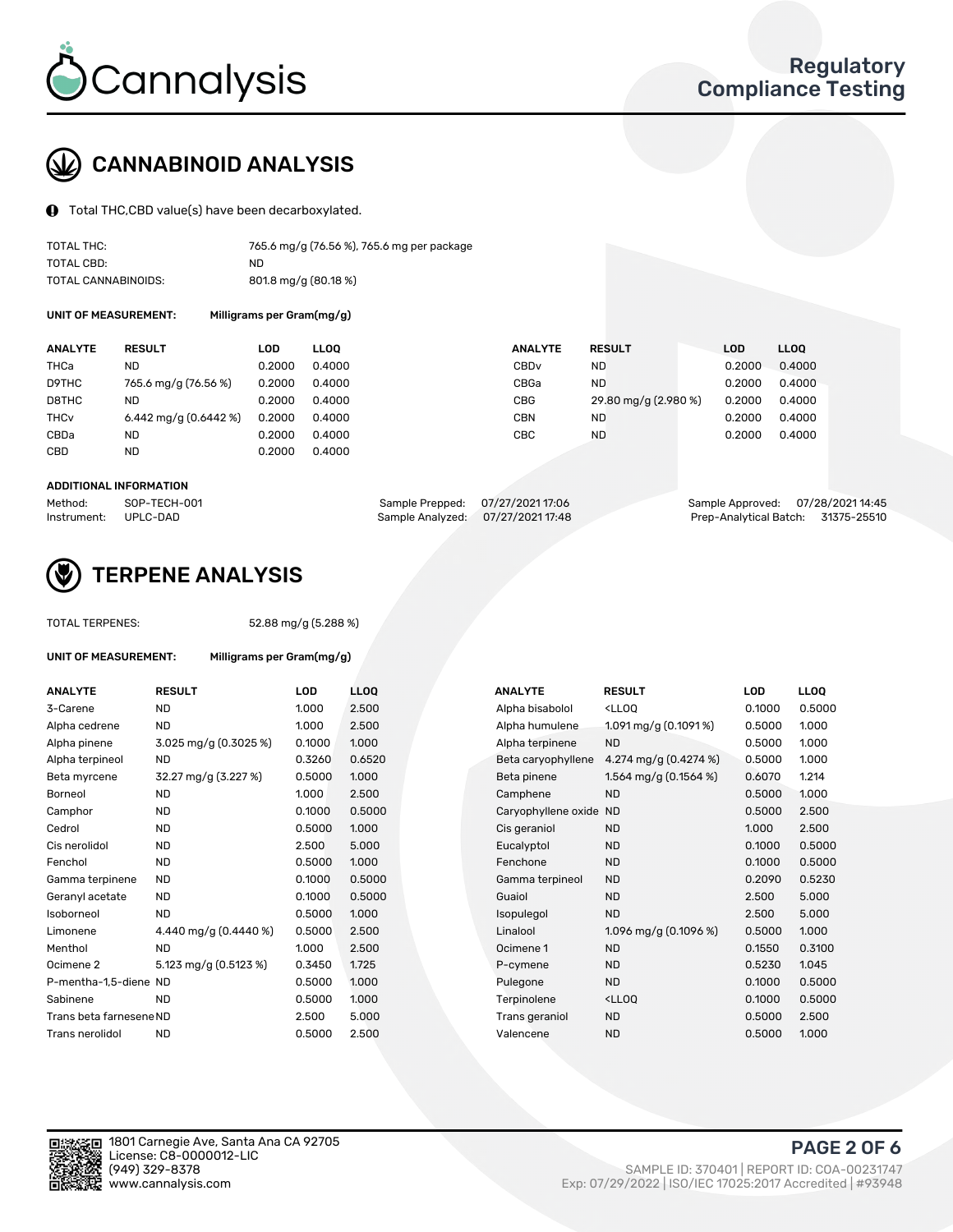

### Regulatory Compliance Testing

#### ADDITIONAL INFORMATION

Method: SOP-TECH-027 Sample Prepped: 07/27/2021 15:20 Sample Approved: 07/28/2021 16:29 Prep-Analytical Batch: 31367-25500



CHEMICAL RESIDUE ANALYSIS PASS

UNIT OF MEASUREMENT: Micrograms per Gram(ug/g)

| <b>ANALYTE</b>    | <b>RESULT</b> | LOD    | LL <sub>OO</sub> | <b>ACTION LEVEL</b> |      | <b>ANALYTE</b>      | <b>RESULT</b> | <b>LOD</b> | <b>LLOQ</b> | <b>ACTION LEVEL</b> |      |
|-------------------|---------------|--------|------------------|---------------------|------|---------------------|---------------|------------|-------------|---------------------|------|
| Abamectin         | <b>ND</b>     | 0.0200 | 0.0400           | 0.1000              | Pass | Acephate            | <b>ND</b>     | 0.0200     | 0.0400      | 0.1000              | Pass |
| Acequinocyl       | <b>ND</b>     | 0.0200 | 0.0400           | 0.1000              | Pass | Acetamiprid         | <b>ND</b>     | 0.0200     | 0.0400      | 0.1000              | Pass |
| Aldicarb          | <b>ND</b>     | 0.0200 | 0.0400           | 0.0                 | Pass | Azoxystrobin        | <b>ND</b>     | 0.0200     | 0.0400      | 0.1000              | Pass |
| Bifenazate        | <b>ND</b>     | 0.0200 | 0.0400           | 0.1000              | Pass | <b>Bifenthrin</b>   | <b>ND</b>     | 0.0200     | 0.0400      | 3.000               | Pass |
| <b>Boscalid</b>   | <b>ND</b>     | 0.0200 | 0.0400           | 0.1000              | Pass | Carbaryl            | <b>ND</b>     | 0.0200     | 0.0400      | 0.5000              | Pass |
| Carbofuran        | <b>ND</b>     | 0.0200 | 0.0400           | 0.0                 | Pass | Chlorantraniliprole | <b>ND</b>     | 0.0200     | 0.0400      | 10.00               | Pass |
| Clofentezine      | <b>ND</b>     | 0.0200 | 0.0400           | 0.1000              | Pass | Coumaphos           | <b>ND</b>     | 0.0200     | 0.0400      | 0.0                 | Pass |
| Cyfluthrin        | <b>ND</b>     | 0.4000 | 1.000            | 2.000               | Pass | Cypermethrin        | <b>ND</b>     | 0.4000     | 1.000       | 1.000               | Pass |
| Daminozide        | <b>ND</b>     | 0.0200 | 0.0400           | 0.0                 | Pass | Diazinon            | <b>ND</b>     | 0.0200     | 0.0400      | 0.1000              | Pass |
| <b>Dichlorvos</b> | <b>ND</b>     | 0.0200 | 0.0400           | 0.0                 | Pass | Dimethoate          | <b>ND</b>     | 0.0200     | 0.0400      | 0.0                 | Pass |
| Dimethomorph      | <b>ND</b>     | 0.0200 | 0.0400           | 2.000               | Pass | Ethoprophos         | <b>ND</b>     | 0.0200     | 0.0400      | 0.0                 | Pass |
| Etofenprox        | <b>ND</b>     | 0.0200 | 0.0400           | 0.0                 | Pass | Etoxazole           | <b>ND</b>     | 0.0200     | 0.0400      | 0.1000              | Pass |
| Fenhexamid        | <b>ND</b>     | 0.0200 | 0.0400           | 0.1000              | Pass | Fenoxycarb          | <b>ND</b>     | 0.0200     | 0.0400      | 0.0                 | Pass |
| Fenpyroximate     | <b>ND</b>     | 0.0200 | 0.0400           | 0.1000              | Pass | Fipronil            | <b>ND</b>     | 0.0400     | 0.1000      | 0.0                 | Pass |
| Flonicamid        | <b>ND</b>     | 0.0200 | 0.0400           | 0.1000              | Pass | Fludioxonil         | <b>ND</b>     | 0.0200     | 0.0400      | 0.1000              | Pass |
| Hexythiazox       | <b>ND</b>     | 0.0200 | 0.0400           | 0.1000              | Pass | Imazalil            | <b>ND</b>     | 0.0200     | 0.0400      | 0.0                 | Pass |
| Imidacloprid      | <b>ND</b>     | 0.0200 | 0.0400           | 5.000               | Pass | Kresoxim methyl     | <b>ND</b>     | 0.0200     | 0.0400      | 0.1000              | Pass |
| Malathion         | <b>ND</b>     | 0.0200 | 0.0400           | 0.5000              | Pass | Metalaxyl           | <b>ND</b>     | 0.0200     | 0.0400      | 2.000               | Pass |
| Methiocarb        | <b>ND</b>     | 0.0200 | 0.0400           | 0.0                 | Pass | Methomyl            | <b>ND</b>     | 0.0200     | 0.0400      | 1.000               | Pass |
| Mevinphos         | <b>ND</b>     | 0.0200 | 0.0400           | 0.0                 | Pass | Myclobutanil        | <b>ND</b>     | 0.0200     | 0.0400      | 0.1000              | Pass |
| Naled             | <b>ND</b>     | 0.0200 | 0.0400           | 0.1000              | Pass | Oxamyl              | <b>ND</b>     | 0.0200     | 0.0400      | 0.5000              | Pass |
| Paclobutrazol     | <b>ND</b>     | 0.0200 | 0.0400           | 0.0                 | Pass | Permethrins         | <b>ND</b>     | 0.0400     | 0.1000      | 0.5000              | Pass |
| Phosmet           | <b>ND</b>     | 0.0200 | 0.0400           | 0.1000              | Pass | Piperonyl butoxide  | <b>ND</b>     | 0.0200     | 0.0400      | 3.000               | Pass |
| Prallethrin       | <b>ND</b>     | 0.0200 | 0.0400           | 0.1000              | Pass | Propiconazole       | <b>ND</b>     | 0.0200     | 0.0400      | 0.1000              | Pass |
| Propoxur          | <b>ND</b>     | 0.0200 | 0.0400           | 0.0                 | Pass | Pyrethrins          | <b>ND</b>     | 0.0200     | 0.0400      | 0.5000              | Pass |
| Pyridaben         | <b>ND</b>     | 0.0200 | 0.0400           | 0.1000              | Pass | Spinetoram          | <b>ND</b>     | 0.0200     | 0.0400      | 0.1000              | Pass |
| Spinosad          | <b>ND</b>     | 0.0300 | 0.0700           | 0.1000              | Pass | Spiromesifen        | <b>ND</b>     | 0.0200     | 0.0400      | 0.1000              | Pass |
| Spirotetramat     | <b>ND</b>     | 0.0200 | 0.0400           | 0.1000              | Pass | Spiroxamine         | <b>ND</b>     | 0.0200     | 0.0400      | 0.0                 | Pass |
| Tebuconazole      | <b>ND</b>     | 0.0200 | 0.0400           | 0.1000              | Pass | Thiacloprid         | <b>ND</b>     | 0.0200     | 0.0400      | 0.0                 | Pass |
| Thiamethoxam      | <b>ND</b>     | 0.0200 | 0.0400           | 5.000               | Pass | Trifloxystrobin     | <b>ND</b>     | 0.0200     | 0.0400      | 0.1000              | Pass |
|                   |               |        |                  |                     |      |                     |               |            |             |                     |      |

#### ADDITIONAL INFORMATION

Method: SOP-TECH-002 Sample Prepped: 07/27/202116:50 Sample Approved: 07/28/2021 14:01<br>Instrument: LC-MS/MS Sample Analyzed: 07/27/2021 17:08 Prep-Analytical Batch: 31371-25508 Prep-Analytical Batch: 31371-25508

PAGE 3 OF 6

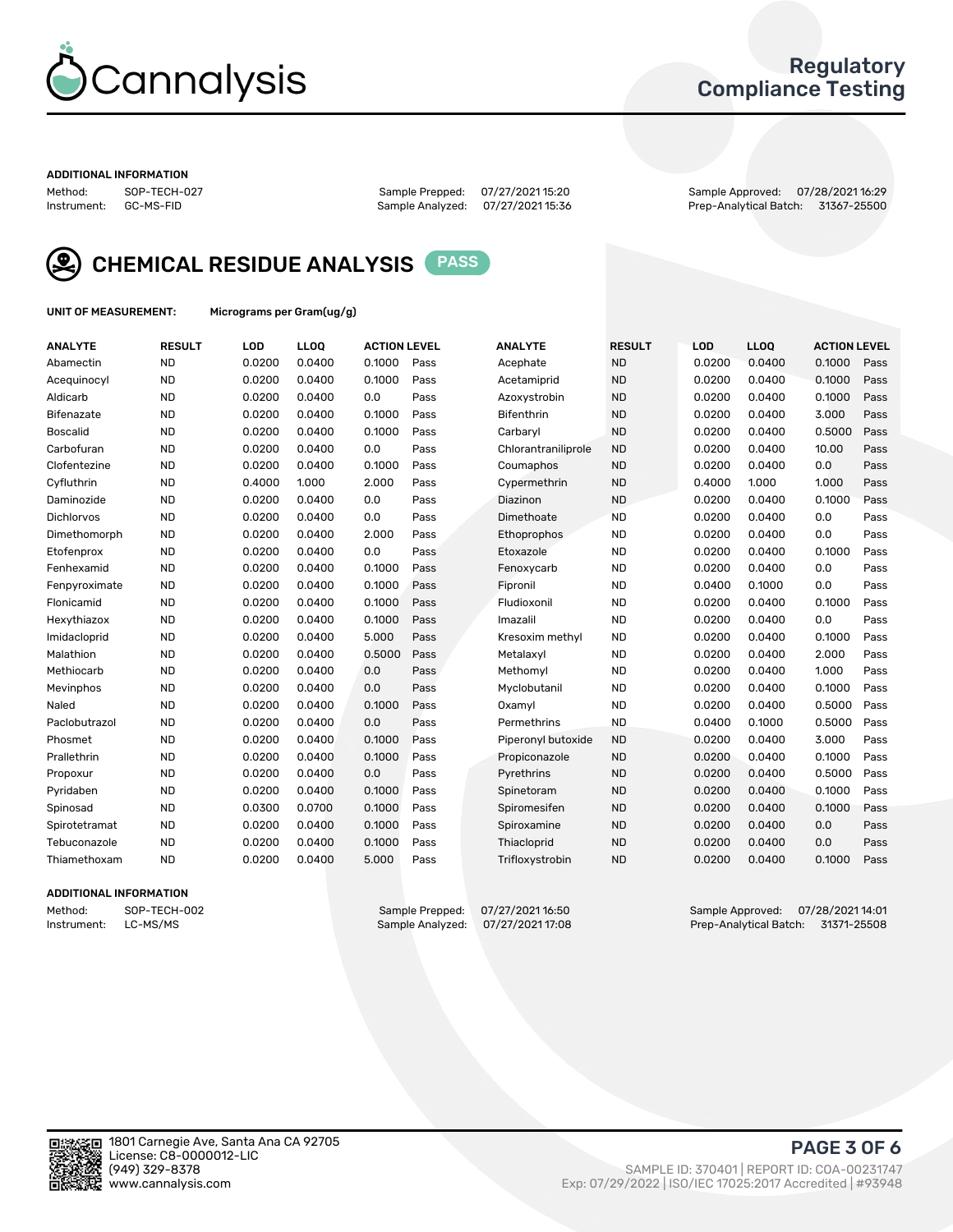

## CHEMICAL RESIDUE GC ANALYSIS PASS

| UNIT OF MEASUREMENT: | Micrograms pe |
|----------------------|---------------|
|                      |               |

er Gram(ug/g)

| <b>ANALYTE</b>         | <b>RESULT</b>            | LOD    | <b>LLOO</b> | <b>ACTION LEVEL</b> |                                     | <b>ANALYTE</b>                       | <b>RESULT</b> | LOD              | <b>LLOO</b>            | <b>ACTION LEVEL</b>             |      |
|------------------------|--------------------------|--------|-------------|---------------------|-------------------------------------|--------------------------------------|---------------|------------------|------------------------|---------------------------------|------|
| Captan                 | <b>ND</b>                | 0.1000 | 0.2000      | 0.7000              | Pass                                | Chlordane                            | <b>ND</b>     | 0.0109           | 0.0136                 | 0.0                             | Pass |
| Methyl parathion       | <b>ND</b>                | 0.0400 | 0.1000      | 0.0                 | Pass                                | <b>PCNB</b>                          | <b>ND</b>     | 0.0200           | 0.0400                 | 0.1000                          | Pass |
| Chlorfenapyr           | <b>ND</b>                | 0.0800 | 0.1000      | 0.0                 | Pass                                | Chlorpyrifos                         | <b>ND</b>     | 0.0800           | 0.1000                 | 0.0                             | Pass |
| ADDITIONAL INFORMATION |                          |        |             |                     |                                     |                                      |               |                  |                        |                                 |      |
| Method:<br>Instrument: | SOP-TECH-010<br>GC-MS/MS |        |             |                     | Sample Prepped:<br>Sample Analyzed: | 07/27/2021 16:50<br>07/27/2021 17:08 |               | Sample Approved: | Prep-Analytical Batch: | 07/28/2021 13:59<br>31372-25509 |      |

## RESIDUAL SOLVENT ANALYSIS PASS

UNIT OF MEASUREMENT: Micrograms per Gram(ug/g)

| <b>ANALYTE</b>       | <b>RESULT</b> | <b>LOD</b> | <b>LLOO</b> | <b>ACTION LEVEL</b> |      | <b>ANALYTE</b>     | <b>RESULT</b> | LOD    | <b>LLOO</b> | <b>ACTION LEVEL</b> |      |
|----------------------|---------------|------------|-------------|---------------------|------|--------------------|---------------|--------|-------------|---------------------|------|
| Acetone              | <b>ND</b>     | 50.00      | 100.0       | 5000                | Pass | Acetonitrile       | <b>ND</b>     | 50.00  | 100.0       | 410.0               | Pass |
| Benzene              | <b>ND</b>     | 0.5000     | 1.000       | 1.000               | Pass | <b>Butane</b>      | <b>ND</b>     | 50.00  | 100.0       | 5000                | Pass |
| Chloroform           | <b>ND</b>     | 0.5000     | 1.000       | 1.000               | Pass | Ethanol            | <b>ND</b>     | 50.00  | 100.0       | 5000                | Pass |
| <b>Ethyl Acetate</b> | <b>ND</b>     | 50.00      | 100.0       | 5000                | Pass | <b>Ethyl Ether</b> | <b>ND</b>     | 50.00  | 100.0       | 5000                | Pass |
| Ethylene oxide       | <b>ND</b>     | 0.5000     | 1.000       | 1.000               | Pass | Heptane            | <b>ND</b>     | 50.00  | 100.0       | 5000                | Pass |
| Hexane               | <b>ND</b>     | 50.00      | 100.0       | 290.0               | Pass | Isopropyl Alcohol  | <b>ND</b>     | 50.00  | 100.0       | 5000                | Pass |
| Methanol             | <b>ND</b>     | 50.00      | 100.0       | 3000                | Pass | Methylene chloride | <b>ND</b>     | 0.5000 | 1.000       | 1.000               | Pass |
| Pentane              | <b>ND</b>     | 50.00      | 100.0       | 5000                | Pass | Propane            | <b>ND</b>     | 50.00  | 200.0       | 5000                | Pass |
| Toluene              | <b>ND</b>     | 50.00      | 100.0       | 890.0               | Pass | Xylenes            | <b>ND</b>     | 50.08  | 100.0       | 2170                | Pass |
| Trichloroethylene    | <b>ND</b>     | 0.5000     | 1.000       | 1.000               | Pass | 1.2-Dichloroethane | <b>ND</b>     | 0.5000 | 1.000       | 1.000               | Pass |

#### ADDITIONAL INFORMATION

Method: SOP-TECH-021 Sample Prepped: 07/27/2021 15:20 Sample Approved: 07/28/2021 10:09<br>Instrument: HS-GC-MS/FID Sample Analyzed: 07/27/2021 15:36 Prep-Analytical Batch: 31368-25499 Prep-Analytical Batch: 31368-25499



UNIT OF MEASUREMENT: Cycle Threshold (Ct)

| <b>ANALYTE</b> | <b>RESULT</b>              | LOD   | <b>LLOO</b> |     | <b>ACTION LEVEL</b> | <b>ANALYTE</b>   | <b>RESULT</b> | LOD              | LL <sub>00</sub> |                  | <b>ACTION LEVEL</b> |
|----------------|----------------------------|-------|-------------|-----|---------------------|------------------|---------------|------------------|------------------|------------------|---------------------|
| A.fumigatus    | <b>ND</b>                  | 33.00 | 0.0         | 0.0 | Pass                | A. flavus        | <b>ND</b>     | 33.00            | 0.0              | 0.0              | Pass                |
| A. niger       | <b>ND</b>                  | 33.00 | 0.0         | 0.0 | Pass                | A. terreus       | <b>ND</b>     | 33.00            | 0.0              | 0.0              | Pass                |
| <b>STEC</b>    | <b>ND</b>                  | 33.00 | 0.0         | 0.0 | Pass                | Salmonella spp   | <b>ND</b>     | 33.00            | 0.0              | 0.0              | Pass                |
|                | ADDITIONAL INFORMATION     |       |             |     |                     |                  |               |                  |                  |                  |                     |
| Method:        | SOP-TECH-016, SOP-TECH-022 |       |             |     | Sample Prepped:     | 07/28/2021 19:09 |               | Sample Approved: |                  | 07/29/2021 07:40 |                     |

Instrument: qPCR Sample Analyzed: 07/28/2021 19:11 Prep-Analytical Batch: 31380-25552

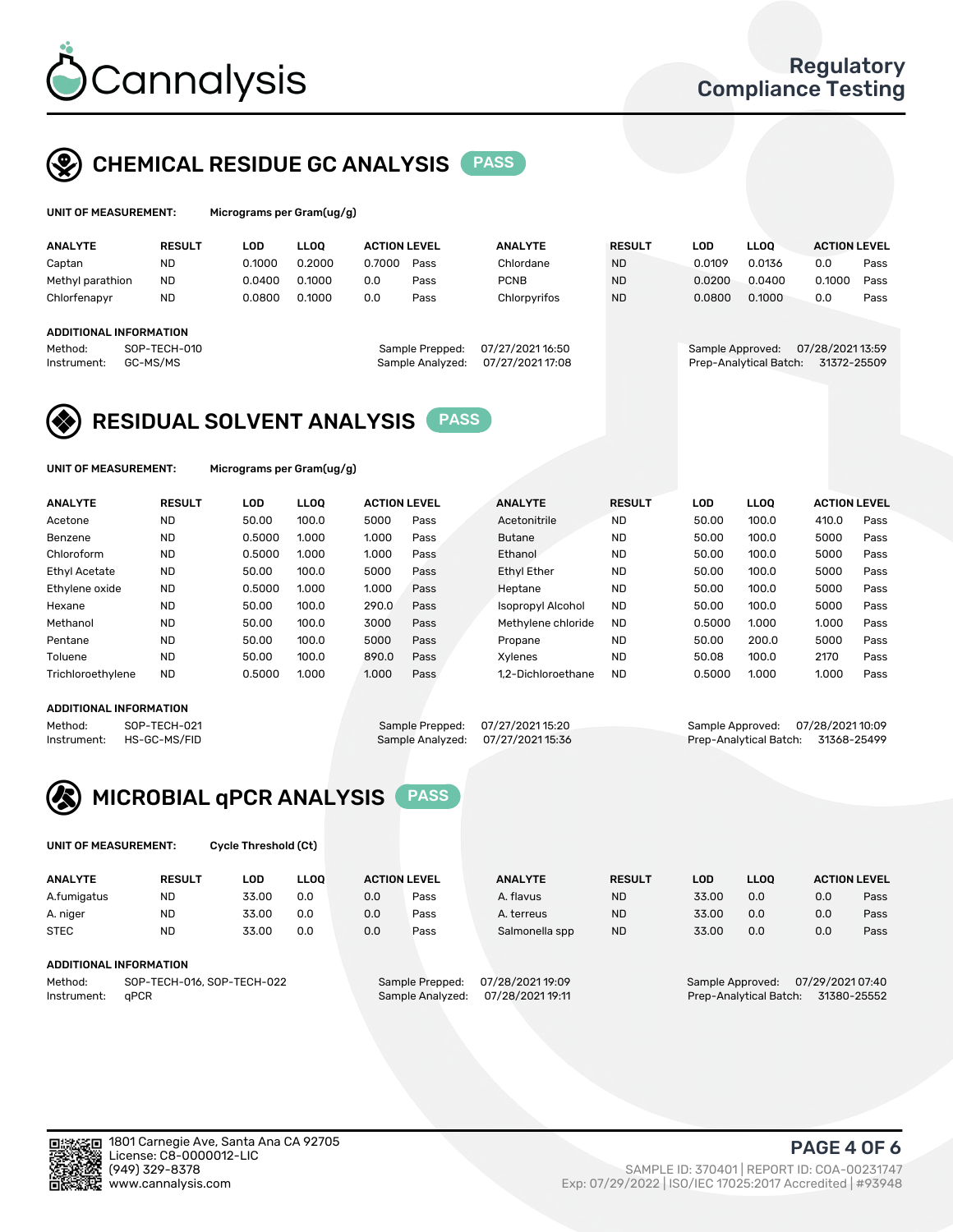



| UNIT OF MEASUREMENT:                                              |                                                                                                                                                                         | Micrograms per Gram(ug/g)      |             |                                     |                                      |               |                  |                        |                                 |      |
|-------------------------------------------------------------------|-------------------------------------------------------------------------------------------------------------------------------------------------------------------------|--------------------------------|-------------|-------------------------------------|--------------------------------------|---------------|------------------|------------------------|---------------------------------|------|
| <b>ANALYTE</b>                                                    | <b>RESULT</b>                                                                                                                                                           | <b>LOD</b>                     | <b>LLOO</b> | <b>ACTION LEVEL</b>                 | <b>ANALYTE</b>                       | <b>RESULT</b> | <b>LOD</b>       | LLOO <sup>1</sup>      | <b>ACTION LEVEL</b>             |      |
| Arsenic                                                           | <b>ND</b>                                                                                                                                                               | 0.0120                         | 0.1000      | 0.2000<br>Pass                      | Cadmium                              | <b>ND</b>     | 0.0072           | 0.0500                 | 0.2000                          | Pass |
| Lead                                                              | <lloo< td=""><td>0.0068</td><td>0.0500</td><td>0.5000<br/>Pass</td><td>Mercury</td><td><b>ND</b></td><td>0.0060</td><td>0.0500</td><td>0.1000</td><td>Pass</td></lloo<> | 0.0068                         | 0.0500      | 0.5000<br>Pass                      | Mercury                              | <b>ND</b>     | 0.0060           | 0.0500                 | 0.1000                          | Pass |
| <b>ADDITIONAL INFORMATION</b><br>Method:<br>ICP-MS<br>Instrument: | SOP-TECH-013                                                                                                                                                            |                                |             | Sample Prepped:<br>Sample Analyzed: | 07/28/2021 10:15<br>07/28/2021 12:07 |               | Sample Approved: | Prep-Analytical Batch: | 07/28/2021 16:18<br>31383-25520 |      |
|                                                                   |                                                                                                                                                                         | <b>MYCOTOXINS ANALYSIS</b>     |             | <b>PASS</b>                         |                                      |               |                  |                        |                                 |      |
| UNIT OF MEASUREMENT:                                              |                                                                                                                                                                         | Micrograms per Kilogram(ug/kg) |             |                                     |                                      |               |                  |                        |                                 |      |
| <b>ANALYTE</b>                                                    | <b>RESULT</b>                                                                                                                                                           | <b>LOD</b>                     | <b>LLOO</b> | <b>ACTION LEVEL</b>                 | <b>ANALYTE</b>                       | <b>RESULT</b> | <b>LOD</b>       | <b>LLOQ</b>            | <b>ACTION LEVEL</b>             |      |
| Aflatoxin B1                                                      | <b>ND</b>                                                                                                                                                               | 1.000                          | 2.000       | N/A                                 | Aflatoxin B2                         | <b>ND</b>     | 2.000            | 5.000                  |                                 | N/A  |
| Aflatoxin G1                                                      | <b>ND</b>                                                                                                                                                               | 2.000                          | 5.000       | N/A                                 | Aflatoxin G2                         | <b>ND</b>     | 2.000            | 5.000                  |                                 | N/A  |
| <b>Total Aflatoxins</b>                                           | <b>ND</b>                                                                                                                                                               | 10.00                          | 14.00       | 20.00<br>Pass                       | Ochratoxin A                         | <b>ND</b>     | 1.000            | 2.000                  | 20.00                           | Pass |

#### ADDITIONAL INFORMATION

Method: SOP-TECH-020 Sample Prepped: 07/27/2021 13:38 Sample Approved: 07/28/2021 13:58 Instrument: LC-MS/MS Sample Analyzed: 07/27/2021 14:01 Prep-Analytical Batch: 31362-25498

# FILTH & FOREIGN MATERIAL ANALYSIS PASS

UNIT OF MEASUREMENT: Filth and Foreign Matter (%, #/3g)

| <b>ANALYTE</b>                                              | <b>RESULT</b> | LOD | <b>LLOO</b> | <b>ACTION LEVEL</b> |                                     | <b>ANALYTE</b>                     | <b>RESULT</b>                                                                 | LOD | <b>LLOO</b> | <b>ACTION LEVEL</b> |      |
|-------------------------------------------------------------|---------------|-----|-------------|---------------------|-------------------------------------|------------------------------------|-------------------------------------------------------------------------------|-----|-------------|---------------------|------|
| IF RH ME                                                    | <b>ND</b>     | 0.0 | 0.0         | 1.000               | Pass                                | <b>IFM</b>                         | <b>ND</b>                                                                     | 0.0 | 0.0         | 25.00               | Pass |
| Mold                                                        | <b>ND</b>     | 0.0 | 0.0         | 25.00               | Pass                                | <b>SSCD</b>                        | <b>ND</b>                                                                     | 0.0 | 0.0         | 25.00               | Pass |
| ADDITIONAL INFORMATION                                      |               |     |             |                     |                                     |                                    |                                                                               |     |             |                     |      |
| Method:<br>SOP-TECH-009<br>Instrument:<br>Visual Inspection |               |     |             |                     | Sample Prepped:<br>Sample Analyzed: | 07/28/202113:26<br>07/28/202113:26 | 07/28/2021 13:33<br>Sample Approved:<br>31402-25523<br>Prep-Analytical Batch: |     |             |                     |      |



PAGE 5 OF 6